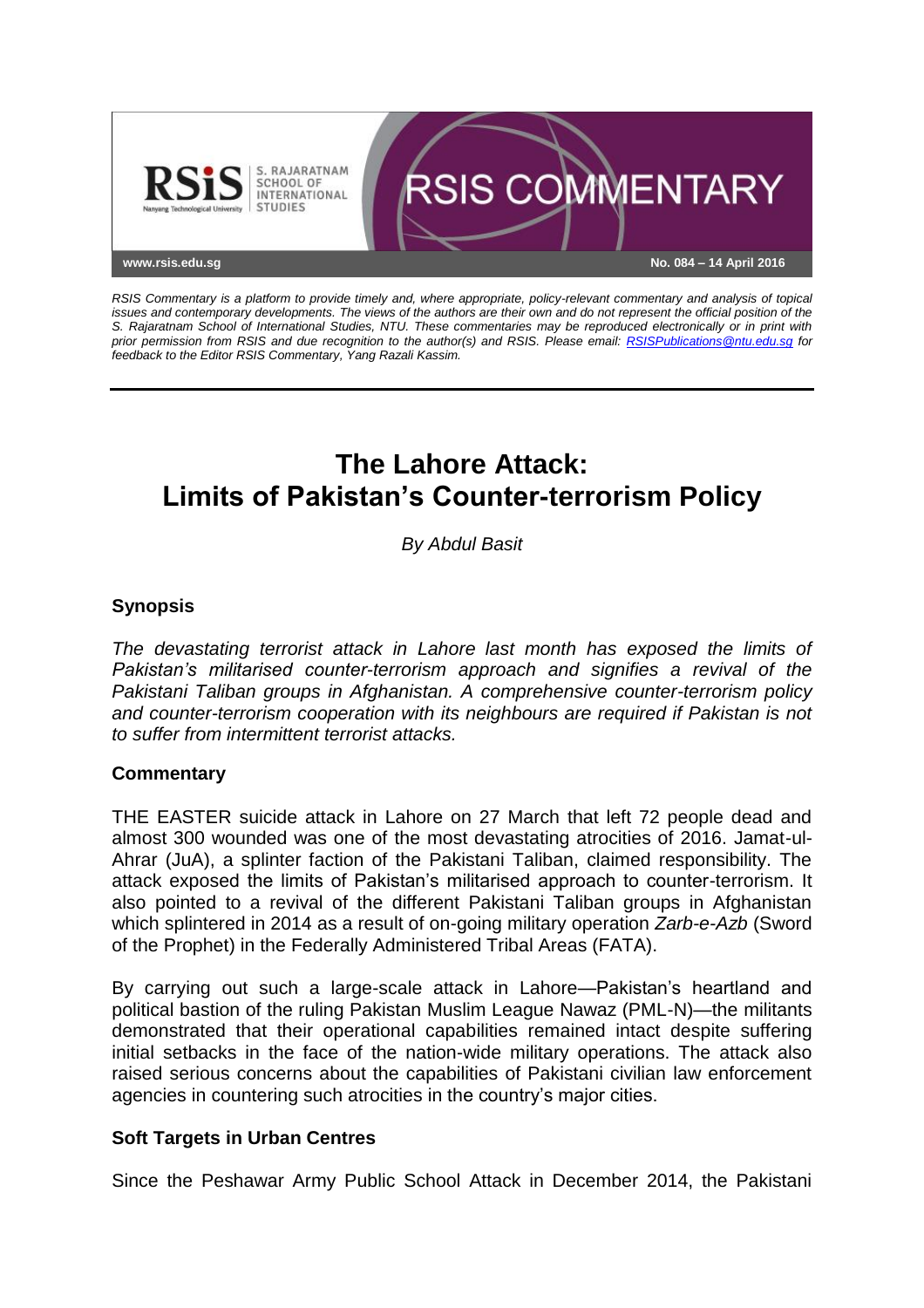militant groups have focused their attention on soft targets in Pakistan after finding it difficult to hit hard targets. Groups like JuA have deliberately hit soft-targets in the cities in reprisal for military operations in Pakistan's tribal areas. Originating from Afghanistan, most of these attacks have targeted universities, media organisations, public service offices, parks, public transport and religious minorities.

By definition, terrorism is propaganda by deed. Every terrorist group seeks revenge, recognition and publicity through attacks on soft targets. Such high impact-mass casualty attacks are important for militant groups because they generate instant and wide media coverage; undermine government's claims of success against terrorist groups; widen public-government trust deficit; increase demand for security provision to a wider audience; and increase the attraction of these militant groups in the eyes of transnational jihadist movements like Al-Qaeda and ISIS, otherwise known as the Islamic State of Iraq and Levant (ISIL), resulting in recognition and material benefits.

### **Seeking Local Solution to a Regional Problem**

Since the rise of ISIL, the terrorist threat landscape in South Asia has evolved at an accelerated pace. The competition between different ISIL affiliates and Al-Qaeda's franchises is at the heart of this evolution. The relocation of the Pakistani Taliban to Afghanistan and the advent of IS-Khurasan - ISIL's local franchise for Afghanistan and Pakistan - have transformed the nature of the terrorist threat from local to regional.

In this evolved landscape, Pakistan's approach of seeking a local solution to a complex regional problem is self-defeating and out-dated. Notwithstanding the Pakistani military's success in restoring the physical writ of the state in Pakistan's tribal areas of Karachi and Balochistan, the resurrection of Pakistani militant groups in Afghanistan has somewhat neutralised the initial gains. Pakistani Taliban's cross border sanctuaries make them a long-term low-intensity threat to Pakistan's internal security.

To take the fight against terrorism to its logical end, Pakistan will have to seek regional cooperation in counter-terrorism from its neighbours. Without sincere cooperation between Afghanistan and Pakistan as well as between Pakistan and India, the transnational militant groups like Al-Qaeda and ISIL will exploit regional state rivalries to expand and grow in South Asia.

#### **Need for Comprehensive Counter-terrorism Policy**

Indeed, Pakistan's current counter-terrorism policy is over militarised which has physically weakened different groups but failed to eliminate them. As long as the structural factors which promote and tolerate the culture of violent extremism in Pakistan are not addressed, use of force alone will not suffice. Pakistan will have to adopt a more comprehensive and inclusive counter-terrorism policy which balances the kinetic and non-kinetic aspects of the terrorist threat. The kinetic aspects of a terrorist threat relate to violent manifestations while non-kinetic aspects pertain to issues of radicalisation and religious extremism.

In the Pakistani context, extremism and terrorism are interlinked in the way the two